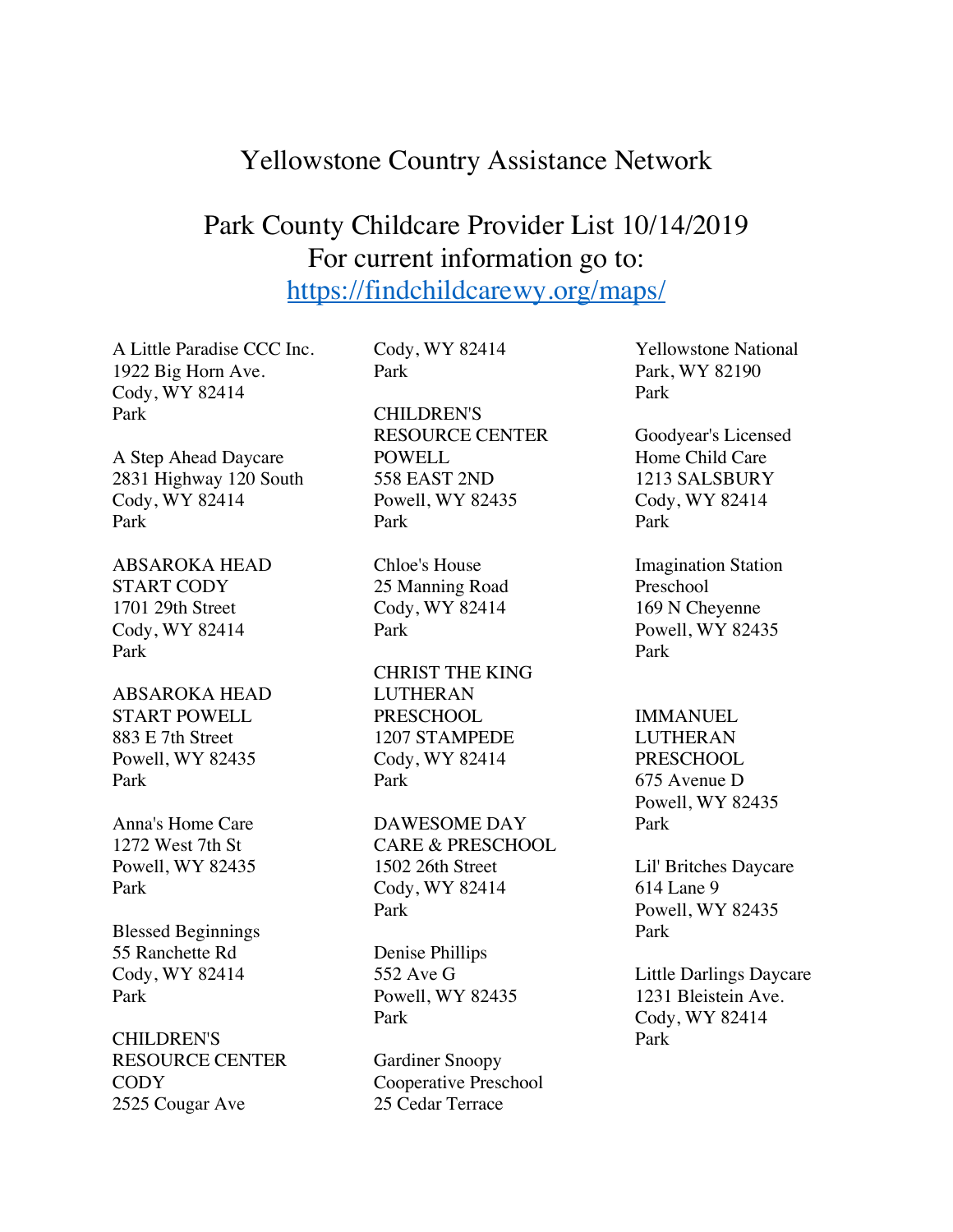LITTLE EXPLORERS PRESCHOOL 825 SIMPSON Cody, WY 82414 Park

LITTLE LEARNER'S PRESCHOOL 883 E 7th Street Powell, WY 82435

Little People's Learning **Center** 324 Powerhouse Road Yellowstone National Park, WY 82190 Park

LUANN BORDERS 136 SOUTH ABSAROKA Powell, WY 82435 Park

Mimi's Day Care 1525 Bleistein Cody, WY 82414 Park

Mimi's Infant & Toddler **Center** 813 16th Street Cody, WY 82414 Park

NOAH'S ARK DAYCARE 720 Road 7 Powell, WY 82435 Park

Northwest College Children's Learning & Care Ctr 231 W 6th Street Powell, WY 82435 Park

Ohana Child Care 256 South Jones Powell, WY 82435 Park

Powell Christian Preschool 532 East Madison Street, Suite B Powell, WY 82435 Park

Safe Haven Center 555 Avenue G Powell, WY 82435 Park

Serendipity Daycare 1801 29th Street Cody, WY 82414 Park

Shelby's Kiddy City 998 Lane 11 Powell, WY 82435 Park

Small Wonders 2635 Sheridan Ave Cody, WY 82414 Park

St. Anthony's Catholic Preschool 1345 Monument Drive Cody, WY 82414 Park

SUNSHINE DAYCARE AND PRESCHOOL 1826 STAMPEDE AVE Cody, WY 82414 Park

SWEET BEGINNINGS 795 DEL RIO LANE Powell, WY 82435 Park

Sweet Things Child Care 834 Road 9H Powell, WY 82435 Park

The Crane Academy 2132 Cougar Ave Cody, WY 82414 Park

The Learning Garden 620 Avenue A Powell, WY 82435 Park

The Seedlings Center 1008 8th Street Cody, WY 82414 Park

True North Academy 1619 Stampede Ave Cody, WY 82414 Park

\*Please note that Information listed for each facility is based on the current information licensed address, director, classification, etc. Any documents generated may not reflect previous addresses or information associated with the facility's license at the time of the visit or violation. If you have any questions, or need additional assistance please contact the Licenser listed on the forms or the Resource and Referral office at 777-7290.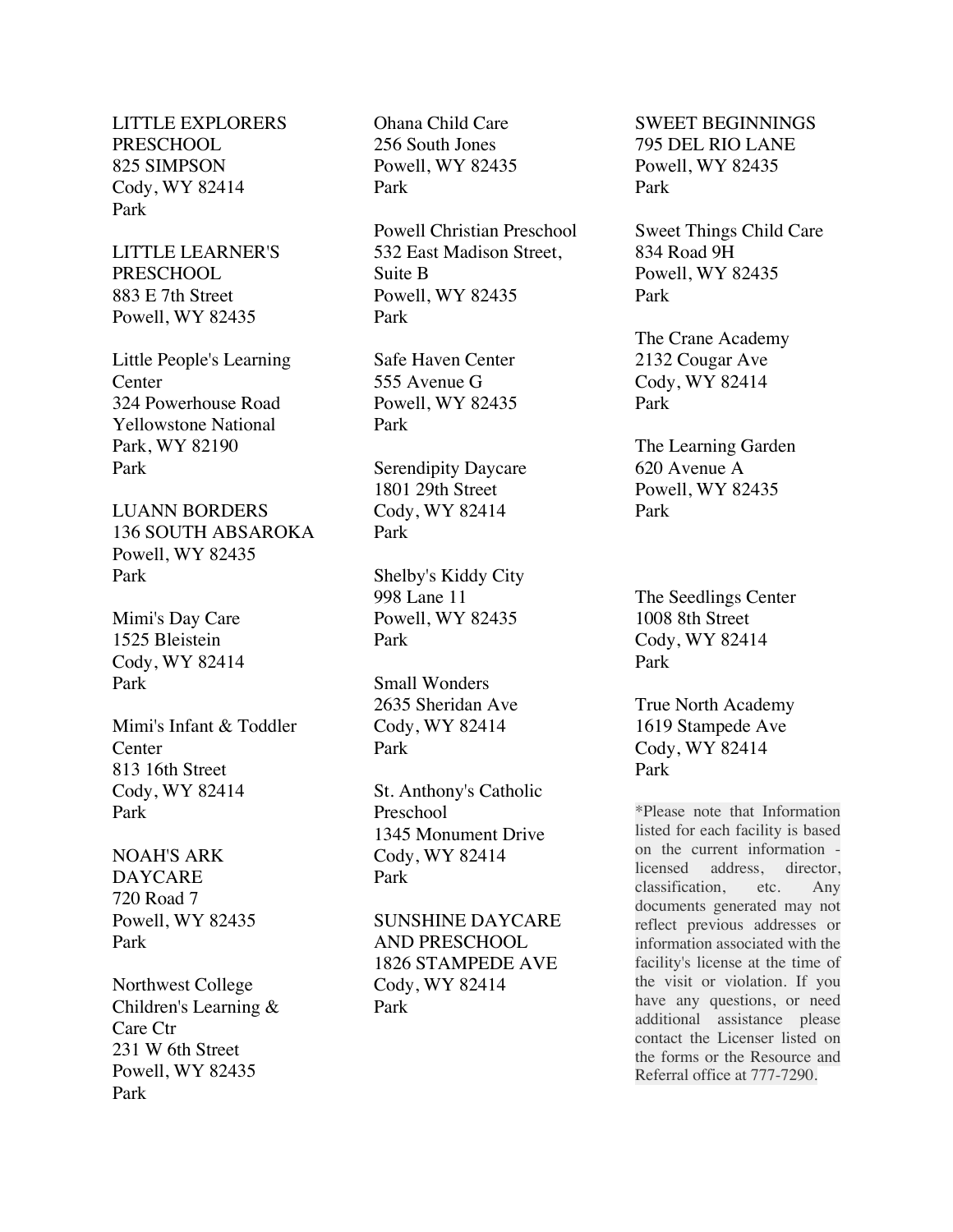### **Receive Help Paying for Child Care**

#### **Child Care Financial Assistance in Wyoming**

The Child Care Subsidy Program helps low income families pay for the cost of care when the parent(s) are working or in school or training. Based on the family's income, the parents may be responsible for paying for part of the cost of care. The Department of Family Services' Child Care Subsidy Program uses a combination of state and federal funds to assist eligible families in paying for the cost of child care while the parent(s) is working or attending an approved educational activity. If the family meets the eligibility criteria, the Department of Family Services pays a portion of the cost of care. Parents are free to choose a child care arrangement that best fits their needs as long as the provider chosen meets certain health and safety requirements.

### **How Much Will DFS Pay for Child Care?**

DFS bases its maximum reimbursement rates for licensed facilities on a Market Survey which is conducted at least once every two years. Our most recent survey is the 2017 **Market Survey**. You will need to report your regular rates on the Provider Registration form. If your rates are more than the DFS maximum reimbursement rates, the parent(s) will be responsible for the amount above the DFS maximum reimbursement rates. The parent may also be responsible for paying for a portion of the cost of care. You cannot bill DFS more than you bill your families that are not assisted by DFS. The amount of time DFS will pay for is based on the parent(s) activity schedule. Only the hours that the parent is working or attending school are allowable hours for child care assistance. If the parent(s) are bringing the child to child care at times that they are not working or going to school, you should bill the parent directly and do not include those hours on your DFS billing form.

#### **Is Child Care Subsidy an Option for My Family?**

To qualify for the Child Care Subsidy Program, a family needs to meet all eligibility criteria including financial and approved activity criteria. The following information is provided as an overview of potential eligibility for assistance but the actual determination must be made by the local DFS office in the county where you reside.

- All income that any family member receives must be reported to the Department for consideration in the eligibility determination for child care subsidy. The income may or may not be used based on the type of income and who receives the income.
- The amount the state pays for child care depends on the family's income and the cost of the care provided.
- To receive child care assistance, the
- parent/caretaker must be working or attending an employment related educational program. For parents pursuing a college degree, assistance can be provided for the time the parent/caretaker is attending classes toward a first baccalaureate degree. If there are two parents/caretakers in the household, both parents/caretakers must be participating in an approved activity during the same hours.